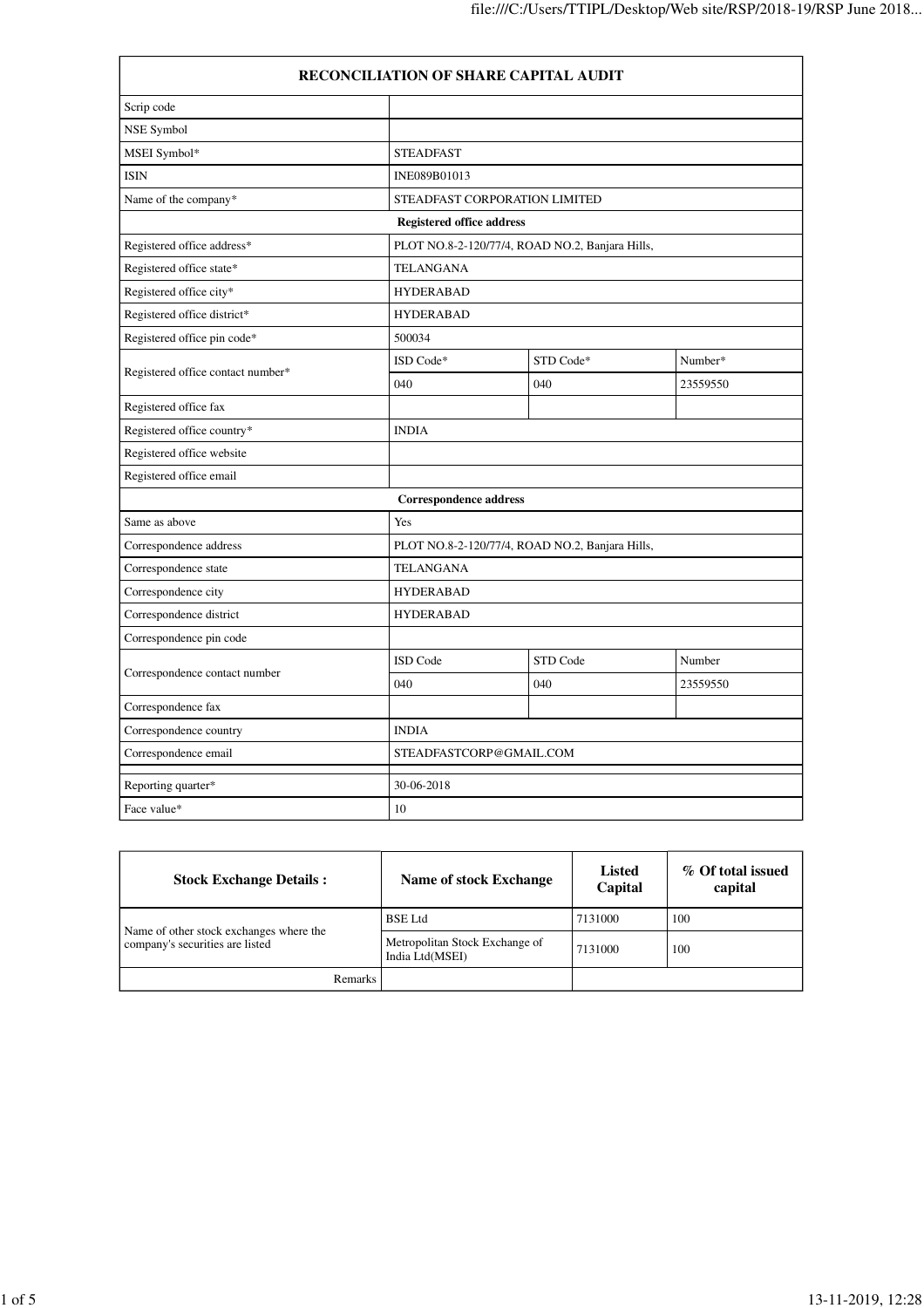| <b>Capital Details:</b>                                                           |                  |                           |
|-----------------------------------------------------------------------------------|------------------|---------------------------|
|                                                                                   | Number of shares | % Of total issued capital |
| Issued capital*                                                                   | 7131000          |                           |
| Listed capital (BSE) (As per company records)*                                    | 7131000          | 100                       |
| Held in dematerialised form in CDSL*                                              | 1199082          | 16.82                     |
| Held in dematerialised form in NSDL*                                              | 5130295          | 71.94                     |
| Physical*                                                                         | 801623           | 11.24                     |
| Total no of shares*                                                               | 7131000          | 100                       |
| Reasons for difference if any, Between issued capital and listed capital*         | $\mathbf{0}$     |                           |
| Reasons for difference if any, Between issued capital and total number of shares* | $\Omega$         |                           |
| Reasons for difference if any, Between listed capital and total number of shares* | $\mathbf{0}$     |                           |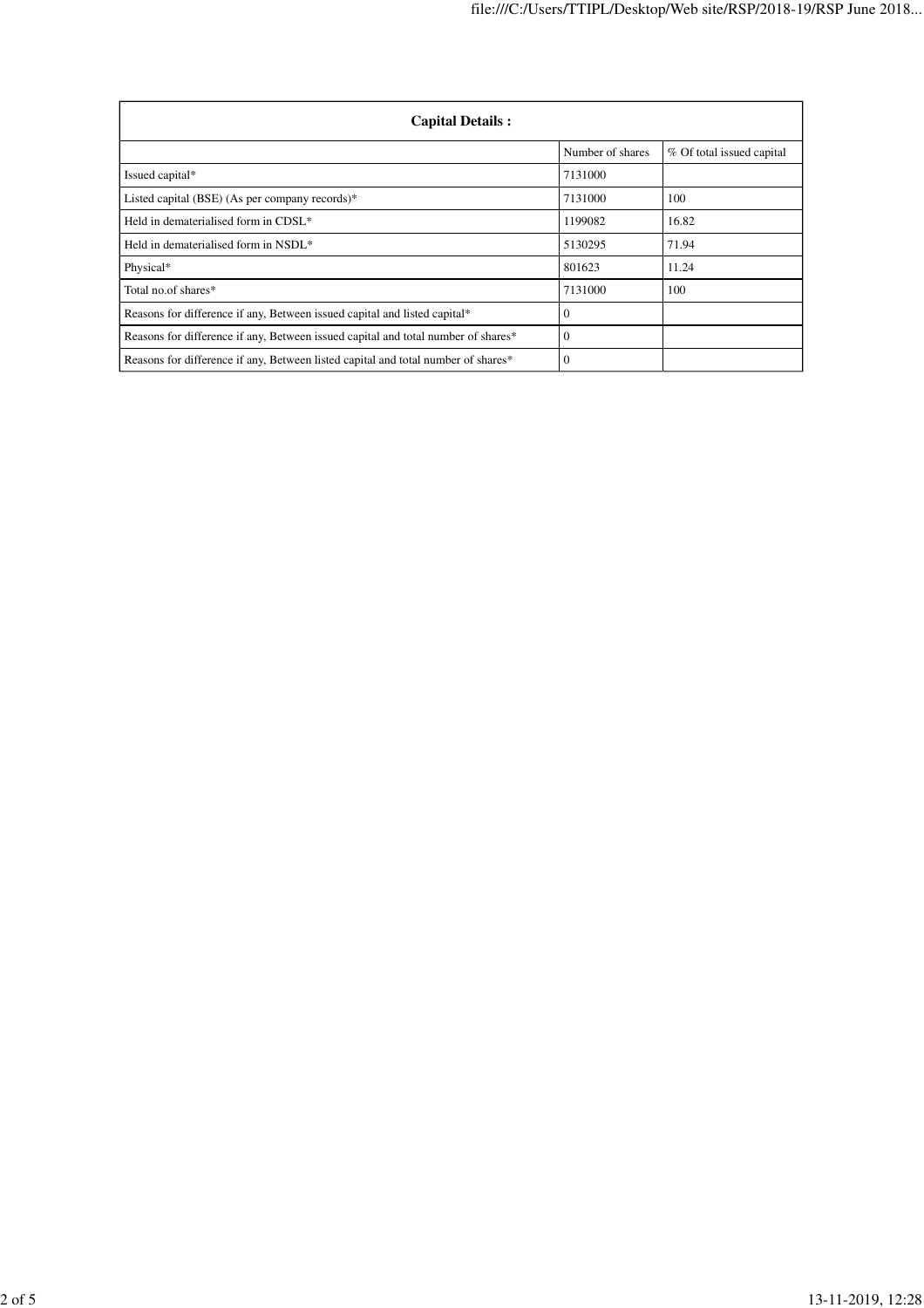**Certifying the details of changes in share capital during the quarter under consideration as per Table below :**

Whether changes during the quarter\* No

| Register of members is updated*                                                                              | Yes       |
|--------------------------------------------------------------------------------------------------------------|-----------|
| If not, Updated upto which date                                                                              |           |
| Reference of previous quarter with regards to excess dematerialised shares. If any.                          | NA        |
| Has the company resolved the matter (excess dematerialised shares mentioned above) in the current quarter ?* | <b>NA</b> |
| If not, Reason why?                                                                                          |           |
| Other Details Auditor                                                                                        |           |
|                                                                                                              |           |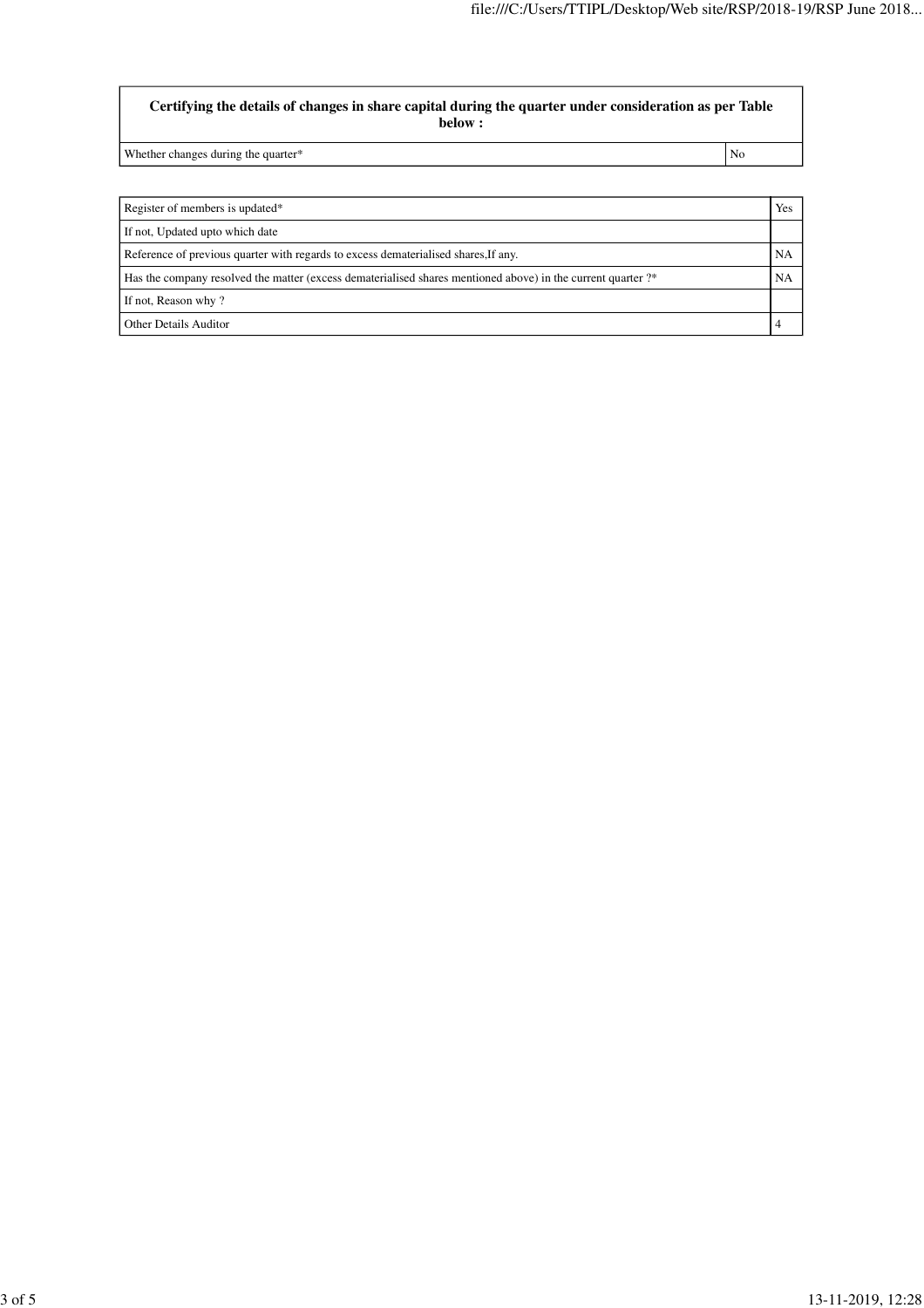## **Mentioned the total no.of requests, If any, confirmed after 21 days and the total no.of requests pending beyond 21 days with the reasons for delay**

| Total no.of demat requests     | No.of requests* | No.of shares* | Reasons for delay |
|--------------------------------|-----------------|---------------|-------------------|
| Confirmed after 21 days*       |                 |               | NA                |
| Pending for more than 21 days* |                 |               | NA                |
| <b>Remarks</b>                 |                 |               |                   |

| <b>Compliance Officer Details</b> |                            |  |
|-----------------------------------|----------------------------|--|
| Name of the compliance officer*   | <b>KEESARA VIVEK REDDY</b> |  |
| Designation*                      | <b>MANAGING DIRECTOR</b>   |  |
| Membership Nos                    |                            |  |
| Telephone no.*                    | 040-23559550               |  |
| Fax no.                           |                            |  |
| E-mail id*                        | STEADFASTCORP@GMAIL.COM    |  |